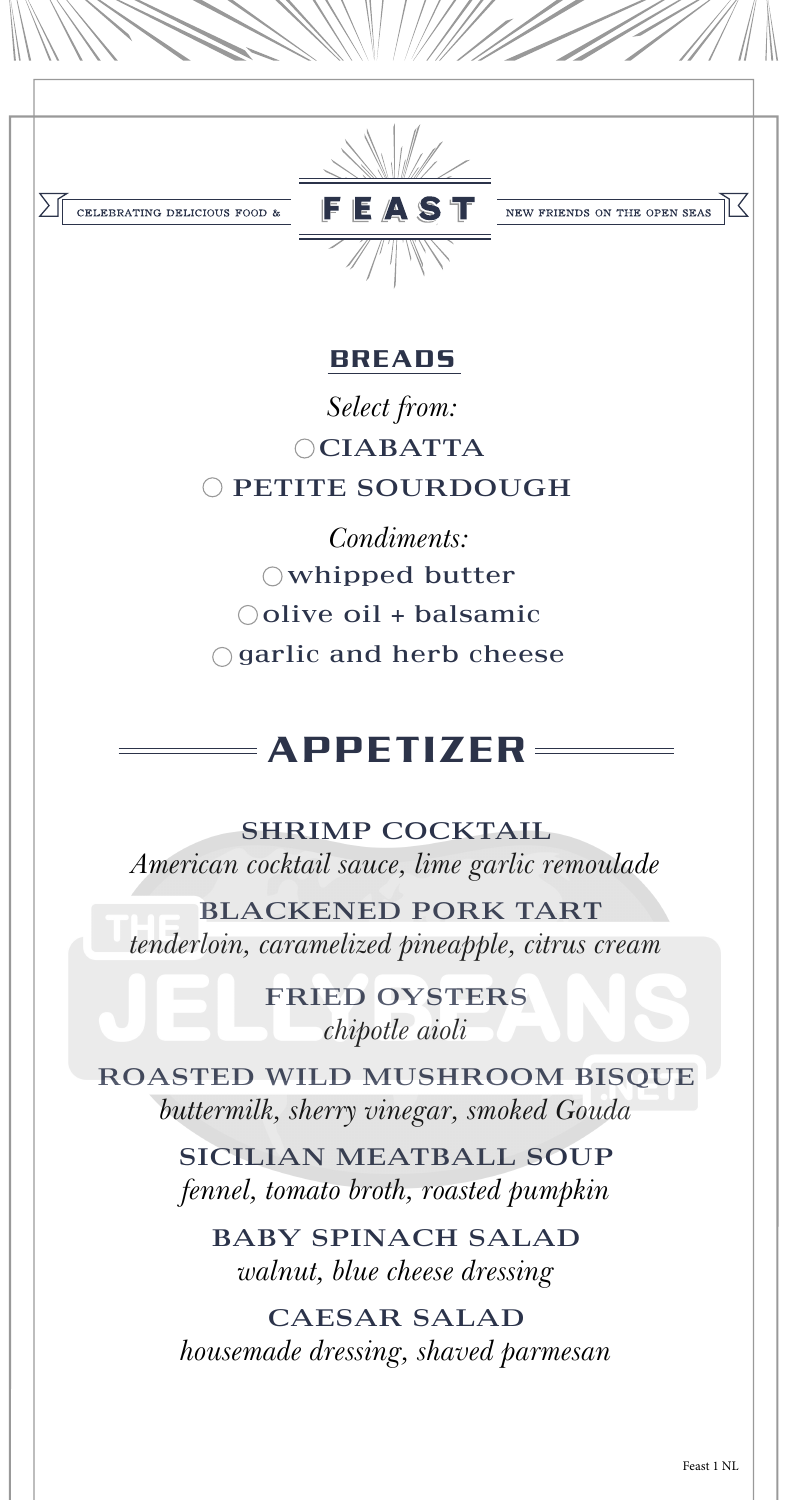SPAGHETTI CARBONARA

*bacon, cheese, garlic, cream*

PAN FRIED STRIPED BASS *potato gnocchi , green peas*

GRILLED GARLIC SHRIMPS *lemon parmesan sauce, skillet vegetables*

SLOW COOKED PRIME RIB\* *double baked potato, au jus*

ROOT VEGETABLES IN A PIE CRUST *herbed ricotta mousse, roasted red pepper*

FEATURED INDIAN VEGETARIAN *lentils, basmati rice, papadam and raita*

## ENTREES

GRILLED SALMON\* *lemon pepper marinade, steamed vegetables, mashed potatoes*

GRILLED CHICKEN BREAST

*garlic & herbs , steamed vegetables, mashed potatoes*

#### BROILED STRIP LOIN STEAK\*

*creamy peppercorn sauce, steamed vegetables, mashed potatoes*

#### FROM THE GRILL

*\*Public health advisory: consuming raw or undercooked meats, poultry, seafood, shellfish, or eggs may increase your risk of foodborne illness, especially if you have certain medical conditions.*

*Great seafood and premium aged USDA beef, seasoned and broiled to your exact specifications. a surcharge of \$20.00 applies to each entrée*

#### STEAKHOUSE SELECTION

SURF & TURF\* *lobster tail & grilled filet mignon*

BROILED LOBSTER TAIL *served with drawn butter*

BROILED FILET MIGNON\* *9 oz. premium aged beef*

NEW YORK STRIP LOIN STEAK\* *14-oz. of the favorite cut for steak lovers*



*Chimichurri | Béarnaise | Peppercorn Sauce* 

### BONSAI SUSHI SHIP \* (FOR 2) \$18.00

*California roll, Bang Bang Bonsai roll, 6 pcs assorted sushi (tuna, salmon, shrimp), side salad*

#### **Sauces**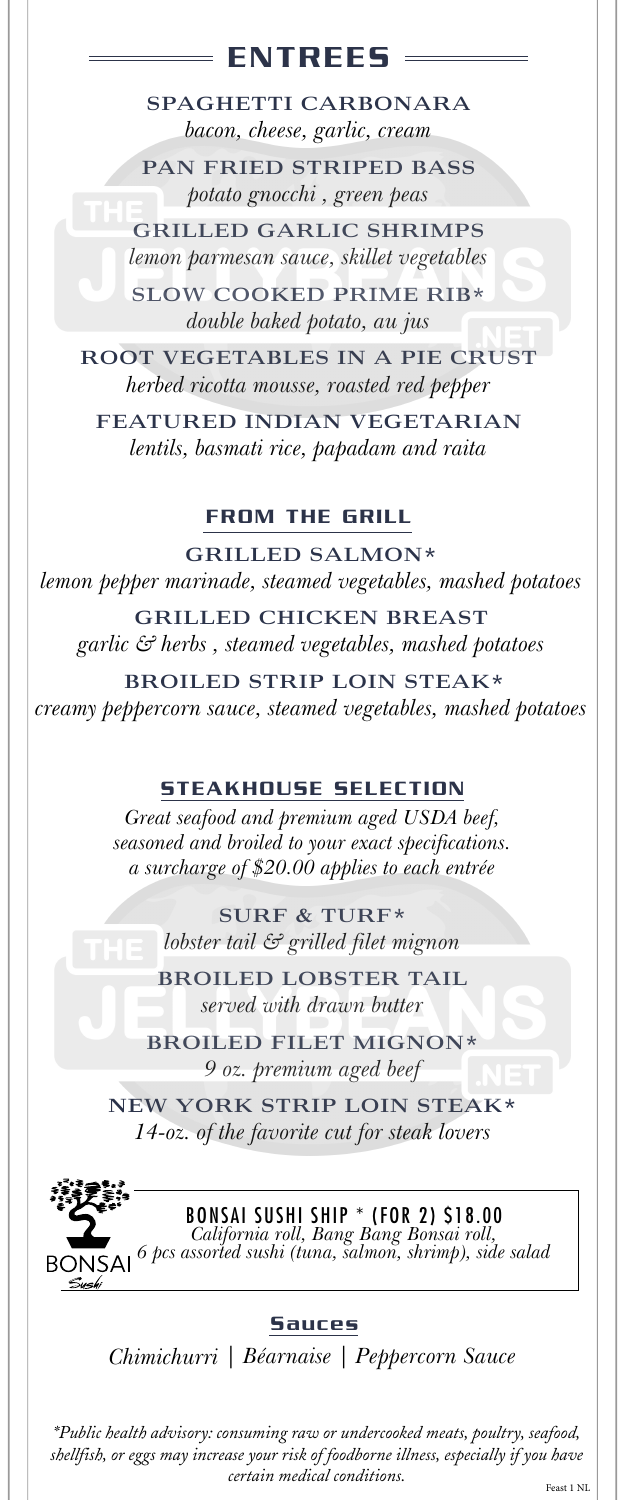# DESSERT

VANILLA CRÉME BRÛLÉE  *vanilla custard, caramelized sugar*

COFFEE CREAM CAKE

*espresso sabayon, oats crumble -lower calories, no added sugar-*

CARNIVAL MELTING CHOCOLATE CAKE

## FRESH TROPICAL FRUIT PLATE CHEESE PLATE SELECTION OF ICE CREAMS

### COFFEE AND TEA

CAPPUCCINO \$3.25

#### LATTE \$3.25

#### ESPRESSO \$2.25

#### ART OF TEA " SELECTION \$1.95

*Please inform your server if you have any food allergies*